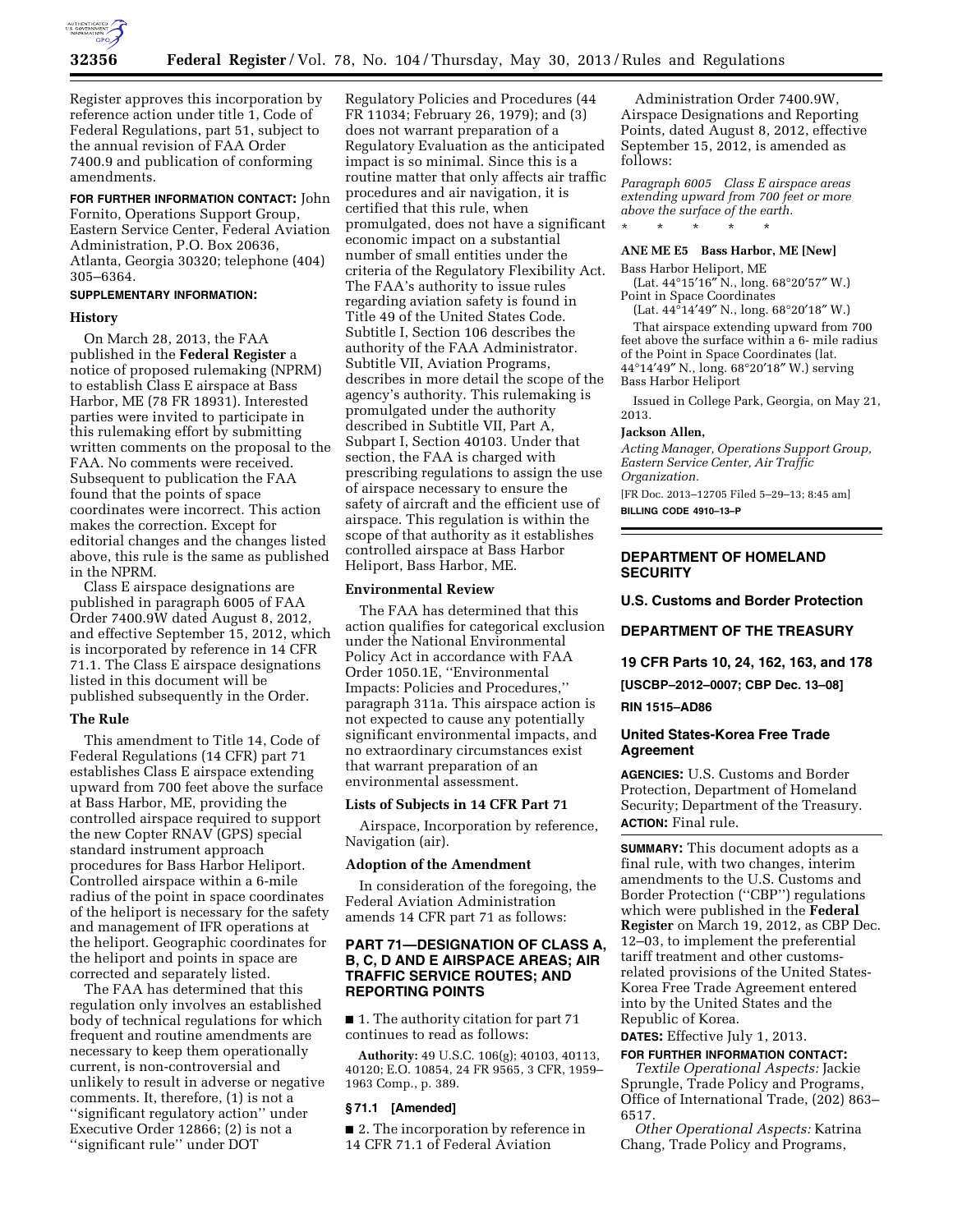Office of International Trade, (202) 863– 6532.

*Legal Aspects:* Yuliya A. Gulis, Regulations and Rulings, Office of International Trade, (202) 325–0042.

# **SUPPLEMENTARY INFORMATION:**

# **Background**

On June 30, 2007, the United States and the Republic of Korea (hereinafter ''Korea'') signed the United States-Korea Free Trade Agreement (hereinafter ''UKFTA'' or the ''Agreement''). On December 3, 2010, the United States and Korea concluded new agreements, reflected in letters signed on February 10, 2011, that provide new market access and level the playing field for U.S. auto manufacturers and workers. The provisions of the FTA were adopted by the United States with the enactment of the United States-Korea Free Trade Agreement Implementation Act (the ''Act''), Public Law 112–41, 125 Stat. 428 (19 U.S.C. 3805 note), on October 21, 2011. Sections 103(b) and 208 of the Act require that regulations be prescribed as necessary to implement the provisions of the UKFTA.

Following Presidential Proclamation 8783, CBP published on March 19, 2012, CBP Dec. 12–03 in the **Federal Register** (77 FR 15943), setting forth interim amendments to implement the preferential tariff treatment and customs–related provisions of the UKFTA. In order to provide transparency and facilitate their use, the majority of the UKFTA implementing regulations set forth in CBP Dec. 12–03 were included within new subpart R in part 10 of the CBP regulations (19 CFR part 10). However, in those cases in which UKFTA implementation was more appropriate in the context of an existing regulatory provision, the UKFTA regulatory text was incorporated in an existing part within the CBP regulations. For a detailed description of the pertinent provisions of the Agreement and of the UKFTA implementing regulations, please see CBP Dec. 12–03.

Although the interim regulatory amendments were promulgated without prior public notice and comment procedures and took effect on March 15, 2012, CBP Dec. 12–03 provided for the submission of public comments that would be considered before the adoption of the interim regulations as a final rule. The prescribed public comment period closed on May 18, 2012.

### **Discussion of Comments**

Two responses were received to the solicitation of comments on the interim rule set forth in CBP Dec. 12–03. The comments are discussed below.

# *A. Certification*

### Comment

A commenter cited four subjects of CBP's interim regulations which it found favorable, namely: (1) The flexibility for certifications to be issued by the producer, exporter, or importer who possesses the required origin information; (2) the consistent application of the rules of origin to UKFTA; (3) clear regulatory procedures regarding actions that CBP will take with respect to inquiries, audits, and enforcement actions; and (4) the exemption from the *ad valorem*  merchandise processing fees for goods that qualify as originating under the UKFTA. In addition, the commenter praised the implementation instructions issued by CBP on March 12, 2012.

The commenter, however, requested clarification concerning the period of validity for blanket certification issued for a twelve-month period for multiple shipments of identical goods from a manufacturer under 19 CFR  $10.1004(a)(3)(vii)$  with respect to the four-year period of a properly executed certificate provided for in 19 CFR 10.1004(f)). For example, a U.S. importer receives a blanket certificate from a Korean supplier (producer) for a one-year period (1/1/2013 through 12/ 31/2013). Based on the validity of the four-year period for the certificate (1/1/ 2013 through 12/31/2016) as permitted under 19 CFR 10.1004(f), the commenter asks whether the certificate is valid for use to make a duty free claim after the expiration of the one-year period from the supplier (producer), that is, whether the one-year blanket for multiple shipments of identical goods could be extended for another three years.

# CBP Response

Section 10.1004 of the CBP regulations concerning certification implements, among other provisions, Article 6.15.5 of the UKFTA and requires that a certification be valid for four years after the date it was issued. CBP will not accept a certification that is more than four years old. The time period that a blanket certification may cover is limited to a one-year period. In the example above, the blanket certification issued on 1/1/2013 applies to the one-year period of time during which the identical goods were produced (1/1/2013–12/31/2013). The producer would need to have a new blanket certification for another year's production. Please note that the fouryear certification period (through 12/31/

2016) would continue to cover only the goods that were produced during the blanket one-year period from 1/1/2013 to 12/31/2013 if these goods were imported into the United States three years after they were produced. The producer would need an amended blanket certification to cover further production of identical goods beyond the initial one-year period, such as 1/1/2014 to 12/31/2014.

### *B. Verification*

### Comment

A commenter stated that the use of denial of entry under 19 CFR 10.1027 could be a disproportionate measure and that any action against textile or apparel goods under the UKFTA should be limited to denial of preferential treatment. The commenter requested that CBP consider revising section 10.1027 of part 10 to either (1) remove references to ''denial of entry'' to textile or apparel goods, or, (2) to further specify the conditions that would trigger a denial of entry requiring a CBP finding of either (a) repeated unlawful activity or (b) willful presentation of inaccurate origin information.

# CBP Response

CBP believes the language in section 10.1027 of the interim regulations accurately reflects the text of the UKFTA and the Act. Article 4.3.10 of the UKFTA specifies that if the importing party is unable to make the determination described in either Article 4.3.3 (verification to determine that a claim of origin for a textile or apparel good is accurate) or Article 4.3.5 (verification to determine that a person is complying with applicable customs measures affecting trade in textile or apparel goods when the importing party has a reasonable suspicion that the person is engaging in unlawful activity relating to trade in textile and apparel goods) within 12 months after its request for a verification, or makes a negative determination, it may, consistent with its law, take appropriate action. Section 207(d)(2) of the Act specifically defines ''appropriate action'' to include denial of entry into the United States for goods subject to a verification under section 207(a)(1), namely textile or apparel goods.

With regard to country of origin determinations of textile or apparel goods in general, if the CBP port director is unable to determine the country of origin of a textile or apparel product, the importer must submit additional information as requested by the port director. Release of the product from CBP custody will be denied until